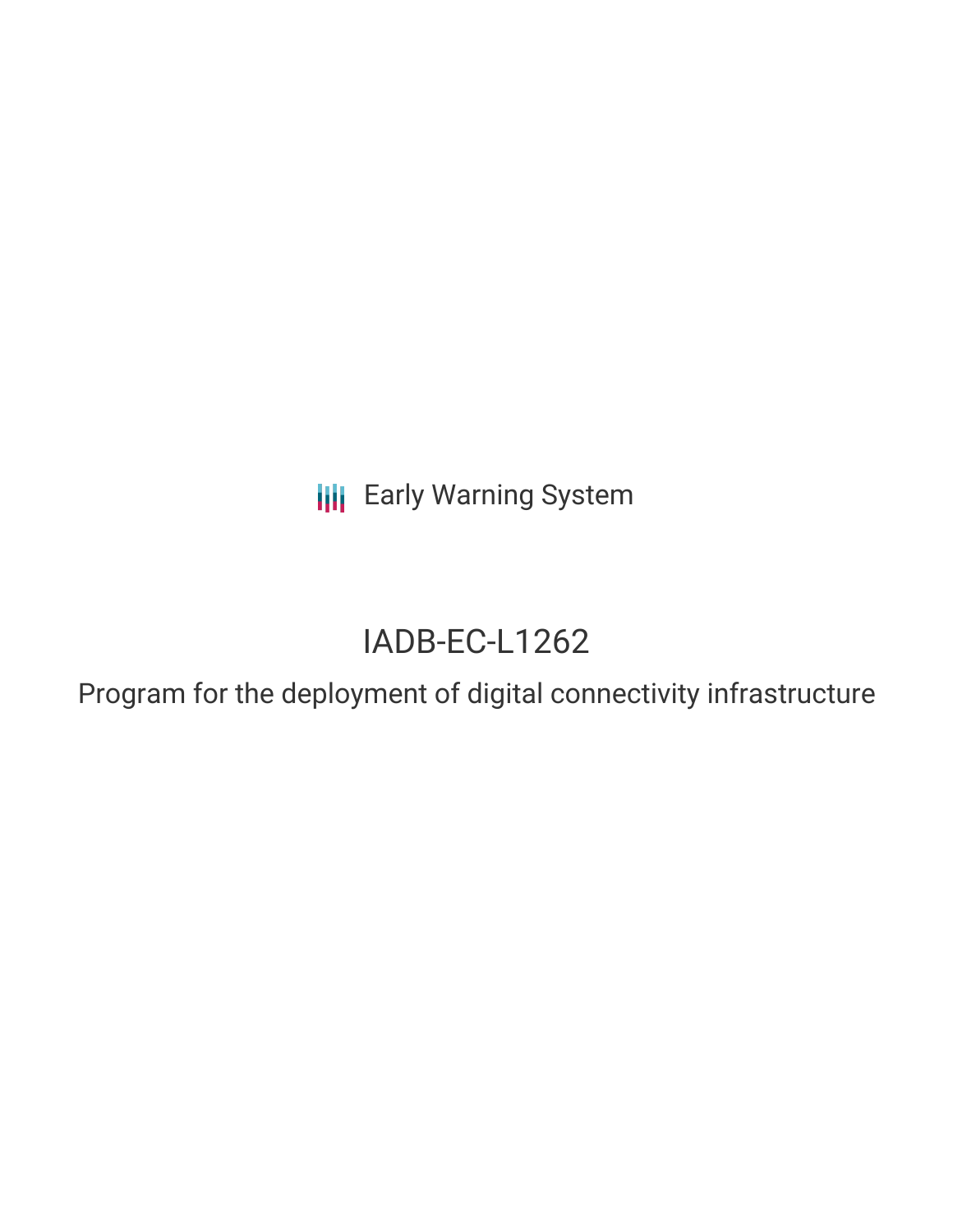

### **Quick Facts**

| <b>Countries</b>               | Ecuador                                |
|--------------------------------|----------------------------------------|
| <b>Financial Institutions</b>  | Inter-American Development Bank (IADB) |
| <b>Status</b>                  | Approved                               |
| <b>Bank Risk Rating</b>        | С                                      |
| <b>Borrower</b>                | Government of Ecuador                  |
| <b>Sectors</b>                 | Communications, Infrastructure         |
| <b>Investment Type(s)</b>      | Loan                                   |
| <b>Investment Amount (USD)</b> | \$30.00 million                        |
| <b>Project Cost (USD)</b>      | \$30.00 million                        |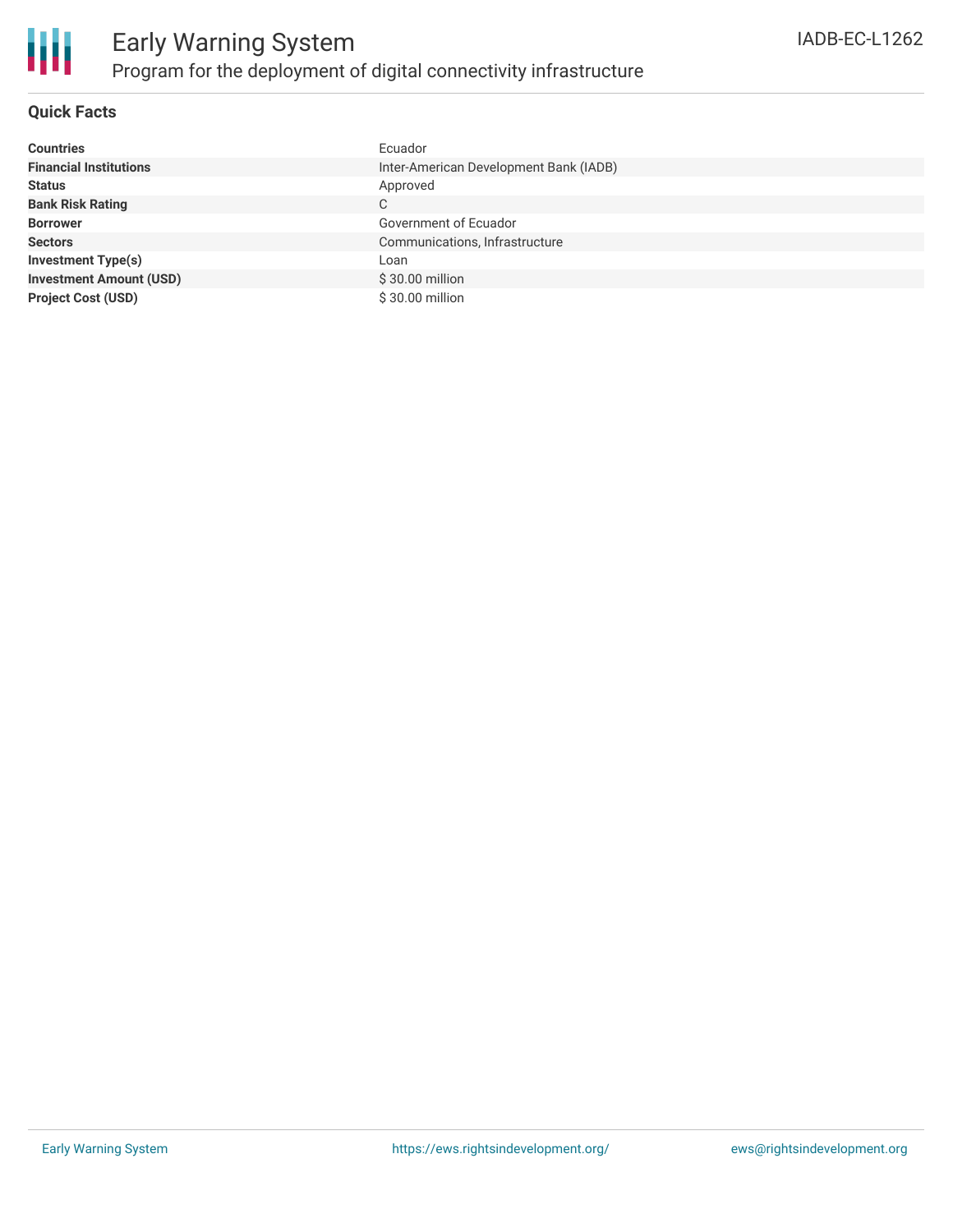

# Early Warning System Program for the deployment of digital connectivity infrastructure

### **Project Description**

The general objective of the investment loan will be to increase the access of Ecuadorian citizens to fixed and mobile broadband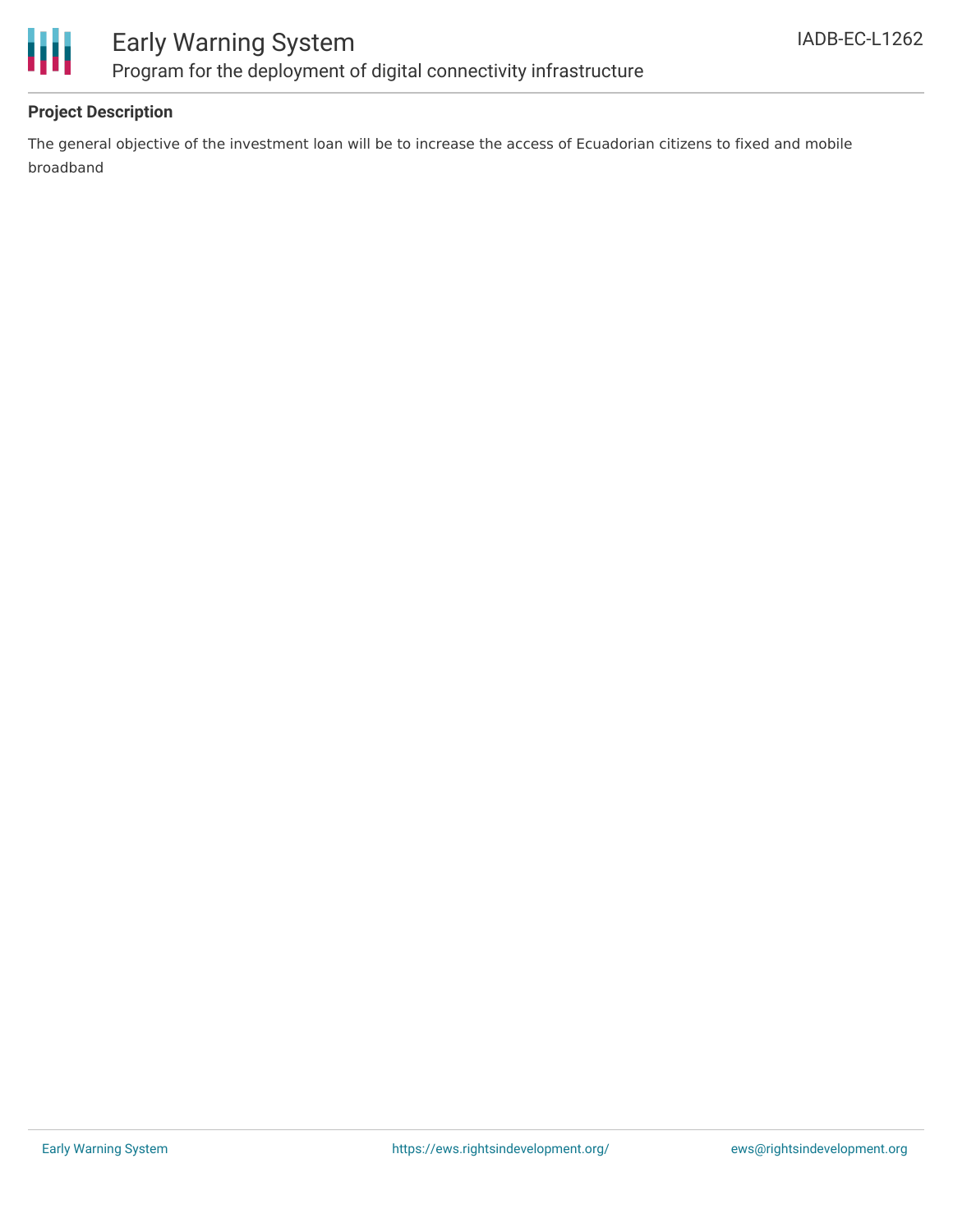

# Early Warning System Program for the deployment of digital connectivity infrastructure

#### **Investment Description**

• Inter-American Development Bank (IADB)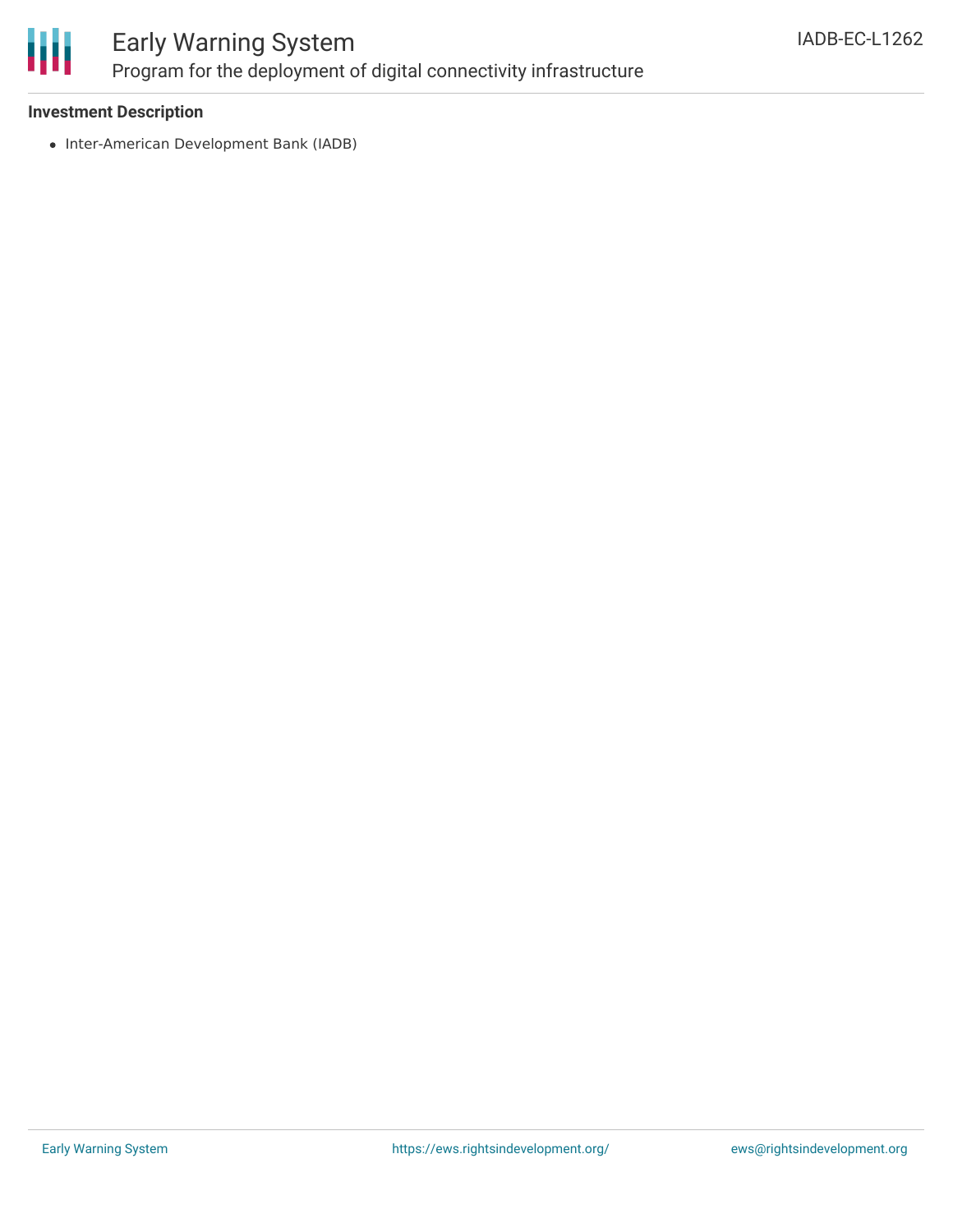### **Contact Information**

#### ACCOUNTABILITY MECHANISM OF IADB

The Independent Consultation and Investigation Mechanism (MICI) is the independent complaint mechanism and fact-finding body for people who have been or are likely to be adversely affected by an Inter-American Development Bank (IDB) or Inter-American Investment Corporation (IIC)-funded project. If you submit a complaint to MICI, they may assist you in addressing the problems you raised through a dispute-resolution process with those implementing the project and/or through an investigation to assess whether the IDB or IIC is following its own policies for preventing or mitigating harm to people or the environment. You can submit a complaint by sending an email to MICI@iadb.org. You can learn more about the MICI and how to file a complaint at http://www.iadb.org/en/mici/mici,1752.html (in English) or http://www.iadb.org/es/mici/mici,1752.html (Spanish).